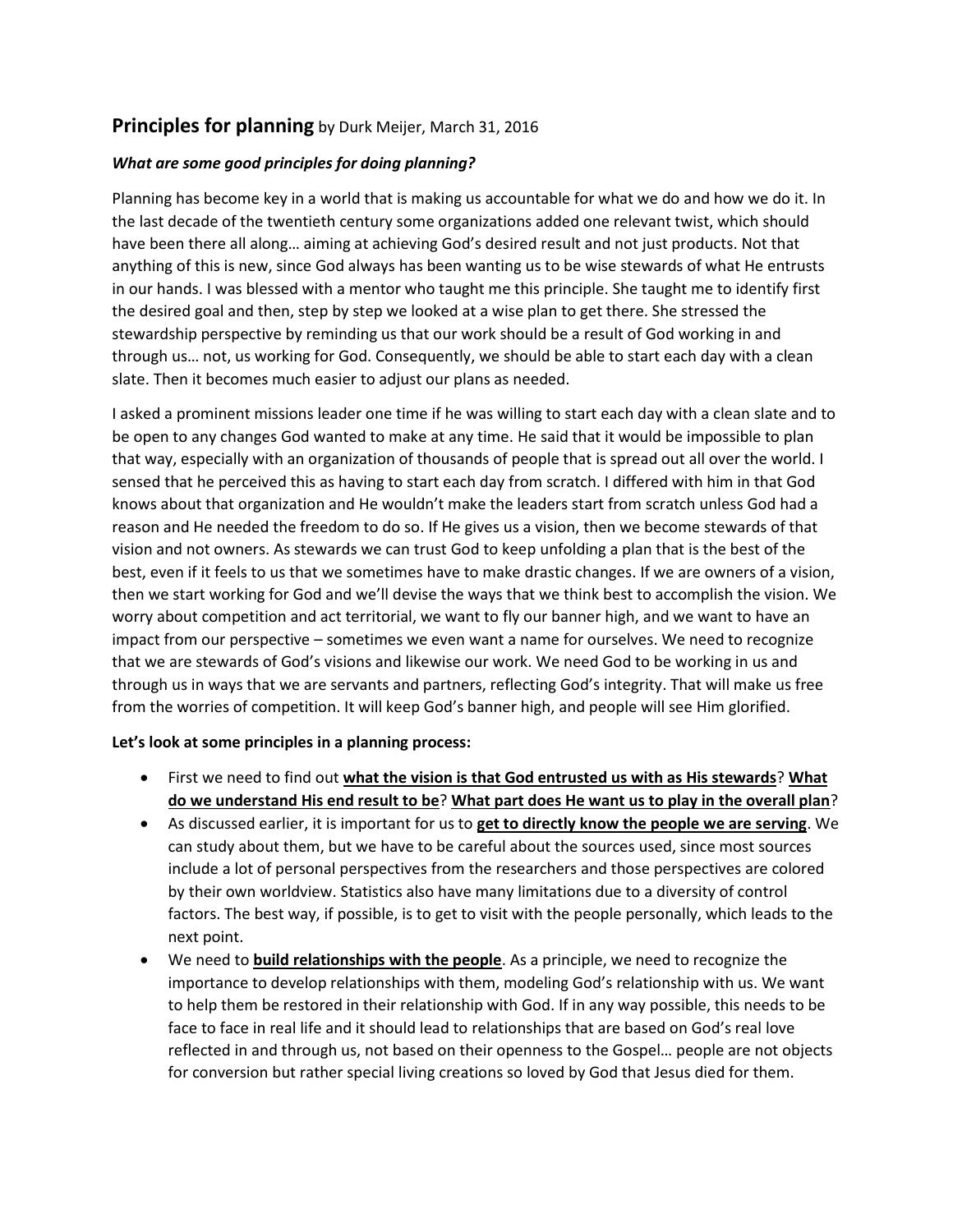- The people should **select relevant Bible passages that can serve them within their worldview to connect with God**. As we get to know the people, we also get to know about their families, their communities, their religions, their culture, and their worldview. Then we can serve them in selecting relevant Bible passages.
- Once people have an initial interest in God, it is important to **give people a basic picture of God from the Bible that people can make theirs as a foundation to build on**. This needs to be made primarily up of passages they can internalize, so that they have real Scripture as a foundation that they can personally defend. The stories that make up this basic picture should be considered in light of the worldview and interests of the people. If there are already churches among the people, then the use of Scripture will stimulate a healthy growth in local fellowships of believers.
- It is essential that people need to **internalize the passages from Scripture, to discover the truths from it, and apply these truths to their own lives**. Unless people own the truths themselves, their worldview is not reshaped by God. Instead they will only be affected… by what looks good, what feels good, and what is easiest. Sometimes their worldview is affected by coerced teaching or they may respond to what gives the best immediate benefits. Then they will continually keep changing depending on these same factors, blown about by every kind of doctrine. Memorizing complete passages and then telling these stories to others is a most effective way of helping people engage with Scripture and internalize the truths they discover. In that way they are applying those truths and thus God is reshaping their worldview.
- **We need to serve primarily as catalysts or mentors, so that people can realize that God is working directly with them**. It is easy to be tempted to put lots of infrastructure in place. We bring for example often programs, buildings, equipment, and established doctrines. We also can prematurely give people much Scripture which complicates them getting a chance to understand the basic picture. This is especially true with Scriptural issues that they cannot yet relate to from their current position. We also should be very careful to bring in any religious culture, liturgy, creeds, and doctrinal statements. These easily can become their foundation instead of the truths of God's Word and God's relationship with them.
- It is important to **build on what people already know with story cycles that help people engage with the overarching panorama of Scripture**. Often a basic panorama can be achieved by using even less than 10 stories that focus on the major themes of the overarching story of scripture. At other times a slow chronological panorama of all the major themes in Scripture can be a great individual or community experience to help people mature significantly. Typically each situation demands its own unique approach, yet we can often find common ground between related peoples.
- It is sometimes important to first **connect some story cycles to issues relevant to the community**. In those situations it is best to address issues as needed to develop interest, especially if there are religious, denominational, community, cultural, or other challenges that are hurting, dividing, or confusing the community.
- We need to **help people form local fellowships of believers, which are like living organisms**. This means that God is uniquely shaping each fellowship by each individual that is part of it. It is not primarily an organization with creeds, doctrines, liturgies, programs, or buildings. It is God living in and through those that have been born again.